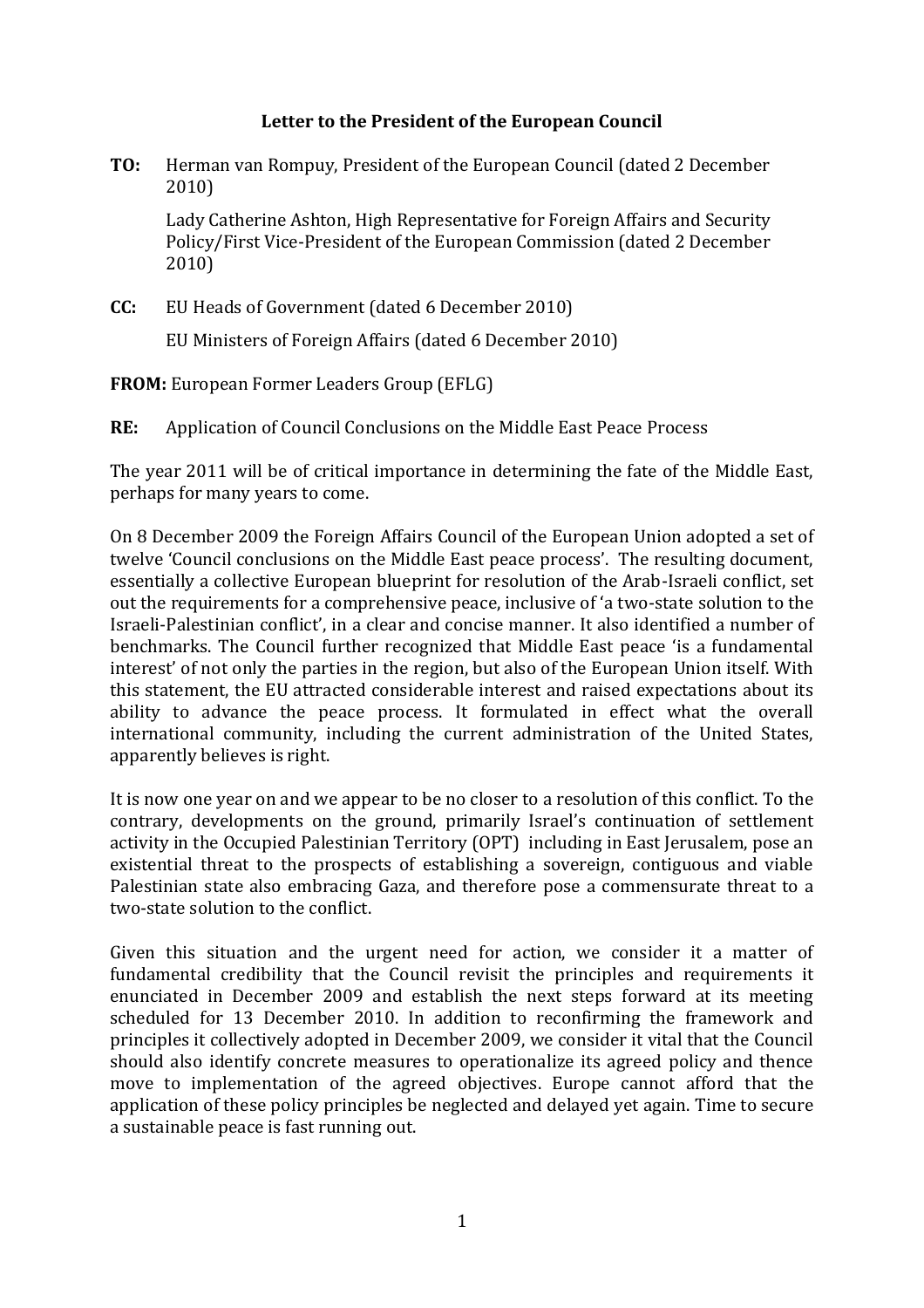Taking in turn the Conclusions reached by the Council in December 2009, we articulate below ways and means to translate these into actual policy.

1. As stated by the Council in December 2009:

*The Council of the European Union is seriously concerned about the lack of progress in the Middle East peace process. The European Union calls for the urgent resumption of negotiations that will lead, within an agreed time-frame, to a twostate solution with the State of Israel and an independent, democratic, contiguous and viable State of Palestine, living side by side in peace and security. A comprehensive peace, which is a fundamental interest of the parties in the region and the EU, must be achieved on the basis of the relevant UN Security Council Resolutions, the Madrid principles including land for peace, the Roadmap, the agreements previously reached by the parties and the Arab Peace Initiative.*

We welcomed the resumption of bilateral negotiations under American auspices in September 2010. Only a negotiated two-state solution will allow the security needs of both sides to be met. It gives us great concern however that the current talks lack a clear framework or terms of reference, and stalled almost as soon as they commenced, primarily on account of continued settlement construction by Israel.

Even if inducements to Israel to resume a partial settlement freeze for a limited period of time (such as the supply of sophisticated military equipment) enable talks to proceed, there is no guarantee that these will produce a substantive agreement resolving the conflict within the next year. Moreover these inducements include measures that Palestinians may well believe would limit their sovereignty in any final agreement.

It is eminently clear that without a rapid and dramatic move to halt the ongoing deterioration of the situation on the ground, a two-state solution, which forms the one and only available option for a peaceful resolution of this conflict, will be increasingly difficult to attain.

We believe this is a matter of utmost concern. We therefore recommend that the EU, in cooperation with the United States, United Nations, Russian Federation, League of Arab States and other interested parties, should put forward a concrete and comprehensive proposal for the resolution of this conflict, that includes a clear time frame for the successful conclusion of these negotiations on the basis of longstanding principles agreed by the above parties and the international community as a whole.

We believe the EU should at the December 2010 Council meeting set a date at which it will take further action. It could for example say that if there is no progress by its next meeting scheduled for April 2011, this will leave the Council with no alternative but to refer the matter to the international community to enable the latter to lead efforts to define a vision and strategy for a resolution of this conflict.

2. As stated by the Council in December 2009:

*The Council reconfirms its support for the United States' efforts to resume negotiations on all final status issues, including borders, Jerusalem, refugees, security and water, respecting previous agreements and understandings. The European Union will not recognise any changes to the pre-1967 borders including*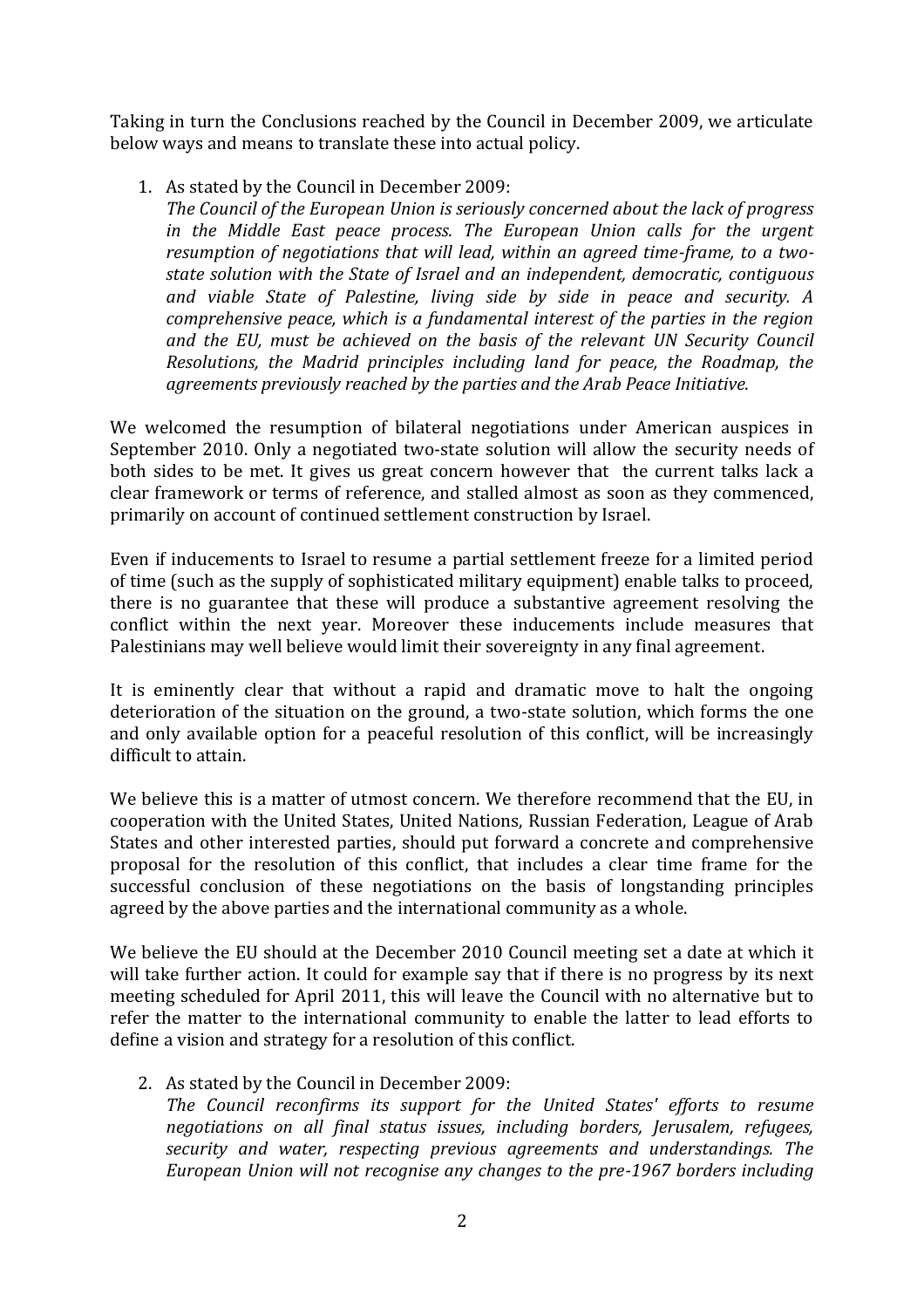*with regard to Jerusalem, other than those agreed by the parties. The Council reiterates the EU's readiness to contribute substantially to post-conflict arrangements, aimed at ensuring the sustainability of peace agreements, and will continue the work undertaken on EU contributions on state-building, regional issues, refugees, security and Jerusalem. The Council underlines the need for a reinvigorated Quartet engagement and notes the crucial importance of an active Arab contribution building on the Arab Peace Initiative.*

As indicated here the EU is committed to contributing substantially to peace-building and reinforcement once the parties are agreed on the details. However, the Government of Israel continues to undertake unilateral measures on the ground that will prejudge the outcome if not prevent the possibility of substantive negotiations on many of the final status issues identified above.

In response to these measures, we recommend that the EU reiterate its position that it will not recognize any changes to the June 1967 boundaries, and clarify that a Palestinian state should be in sovereign control over territory equivalent to 100% of the territory occupied in 1967, including its capital in East Jerusalem. Only minor and reciprocal amendments as may be agreed between the parties themselves could legitimately be recognised.

3. As stated by the Council in December 2009:

*The EU stands ready to further develop its bilateral relations with the Palestinian Authority reflecting shared interests, including in the framework of the European Neighbourhood Policy. Recalling the Berlin declaration, the Council also reiterates its support for negotiations leading to Palestinian statehood, all efforts and steps to that end and its readiness, when appropriate, to recognise a Palestinian state. It will continue to assist Palestinian state-building, including through its CSDP missions and within the Quartet. The EU fully supports the implementation of the Palestinian Authority's Government Plan "Palestine, Ending the Occupation, Establishing the State" as an important contribution to this end and will work for enhanced international support for this plan.*

The Palestinian Authority has made impressive progress in the implementation of its Government Plan and the development of the infrastructure of a Palestinian state. EU support and assistance has been vital to this success. To date, the EU and member states have invested some EUR 8 billion in the peace process, primarily in the form of assistance to the Palestinian Authority, Palestinian institutions, and the development of infrastructure in the OPT. By continuing to be the primary donor to this work, the EU underlines the vital European interest in the establishment of a Palestinian state and the implementation of a two-state solution.

Because the Palestinian Authority exists and operates under Israeli military occupation, the Palestinians cannot be expected to establish their state without further international assistance, political as well as economic.

It is therefore our strong belief that the EU needs to act more pro-actively in its relations with the US, Israel and others to promote the fulfillment of this objective.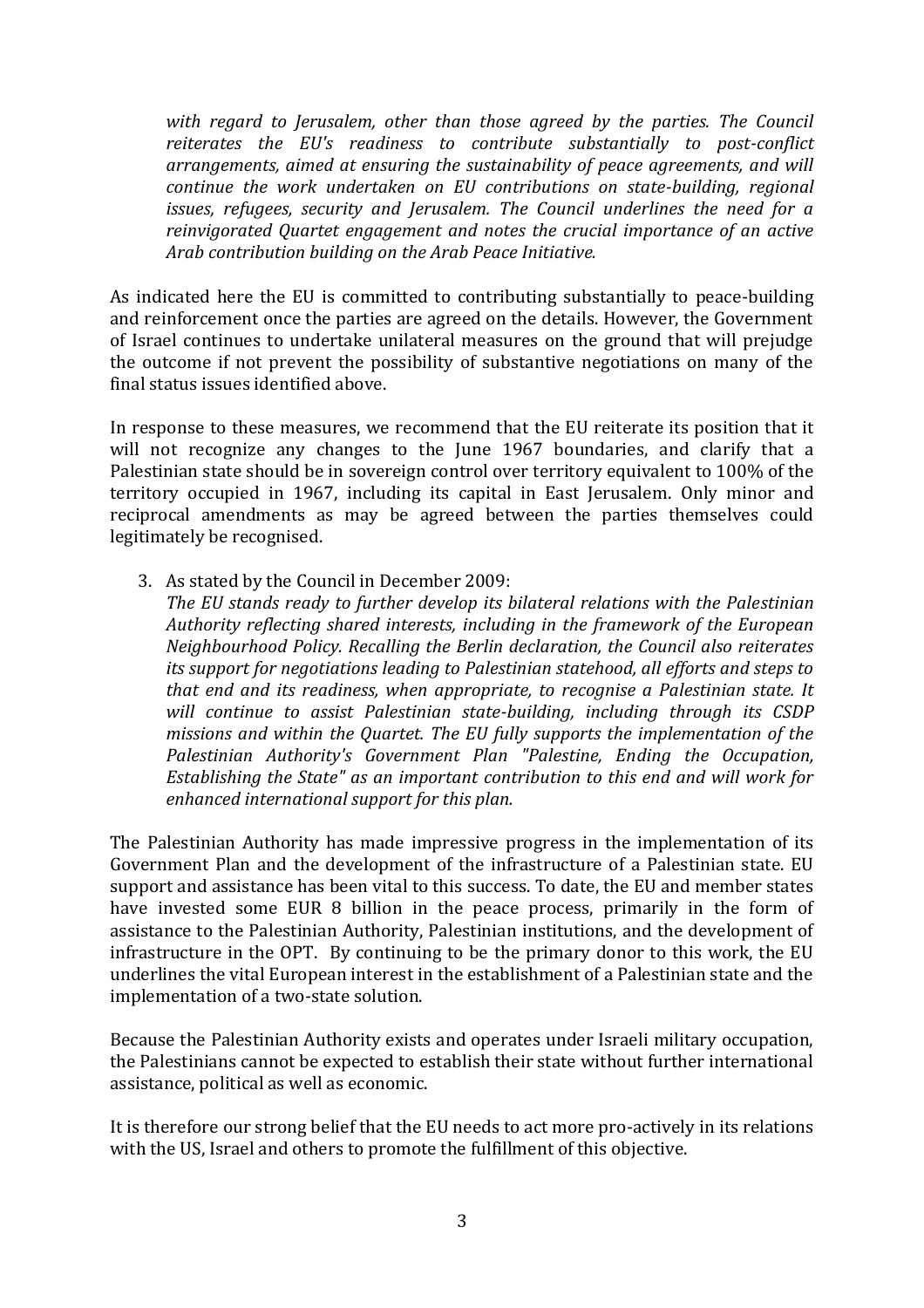*Recalling the EU's position as expressed at the Association Council in June 2009, the Council reaffirms its readiness to further develop its bilateral relations with Israel within the framework of the ENP. The EU reiterates its commitment towards the security of Israel and its full integration into the region, which is best guaranteed through peace between Israel and its neighbours.*

During the past twelve months, the EU has continued to develop its bilateral relations with Israel within the framework of the ENP, with additional support provided in other fora, such as Israel's accession to the OECD. Yet Israel has continued with settlement construction in the OPT, including East Jerusalem, and refused to negotiate seriously on terminating occupation and the establishment of an independent and sovereign Palestinian state.

The EU has always maintained that settlements are illegal, but has not attached any consequences for continued and systematic Israeli settlement expansion in the OPT, including East Jerusalem.

We therefore strongly believe that the EU must make absolutely clear that enhancement or upgrading of the EU-Israel Association Agreement and other bilateral agreements and programs will not occur unless settlements are frozen.

We furthermore recommend in the strongest possible terms that the EU examine the legal implications for the EU of the continued application of bilateral agreements by Israel to Israelis and Israeli entities in the OPT, i.e. to areas outside the internationally recognized boundaries of the State of Israel. We consider it necessary that the EU add safeguard clauses to these agreements which rule out their application to Occupied Territories, to ensure that entities prohibited by international law and considered unlawful by EU policy, such as settlements, are excluded from European privileges and will not be promoted and legitimized by their provision. We consider it necessary that the EU bring an end to the import of settlement products which are, in contradiction with EU labeling regulations, marketed as originating in Israel. We consider it simply inexplicable that such products still enjoy benefits under preferential trade agreements between the EU and Israel.

5. As stated by the Council in December 2009: *Encouraging further concrete confidence building measures, the Council takes positive note of the recent decision of the Government of Israel on a partial and temporary settlement freeze as a first step in the right direction and hopes that it will contribute towards a resumption of meaningful negotiations.*

The partial and temporary suspension of settlement construction by the Government of Israel expired in September 2010, and Israel has since then either resumed or announced construction of approximately 2,000 new settlement units, particularly in East Jerusalem and its environs.

The EU has stated unequivocally for decades that the settlements in the OPT are illegal, but Israel continues to build them. Like any other state, Israel should be held accountable for its actions. It is the credibility of the EU that is at stake.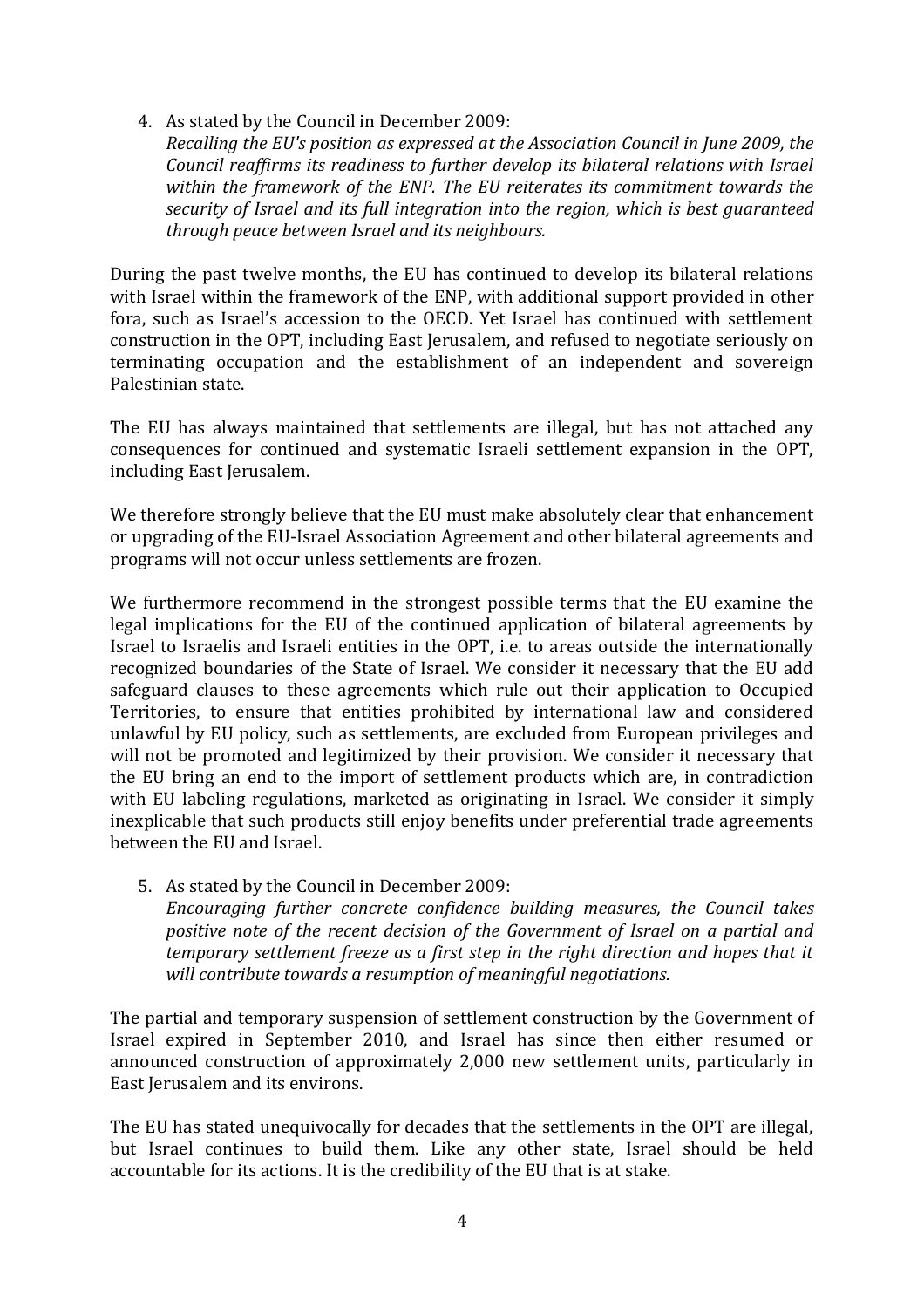*Developments on the ground play a crucial part in creating the context for successful negotiations. The Council reiterates that settlements, the separation barrier where built on occupied land, demolition of homes and evictions are illegal under international law, constitute an obstacle to peace and threaten to make a two-state solution impossible. The Council urges the government of Israel to immediately end all settlement activities, in East Jerusalem and the rest of the West Bank and including natural growth, and to dismantle all outposts erected since March 2001.*

The EU position could not be clearer, but – as we have argued above − failure to act accordingly, in the face of contraventions and disregard by Israel, undermines the EU and its credibility in upholding international law.

7. As stated by the Council in December 2009:

*The EU welcomes Israel's steps to ease restrictions of movement in the West Bank which have made a contribution to economic growth. The Council calls for further and sustained improvements of movement and access, noting that many check points and road blocks remain in place. The Council also calls on the Palestinian Authority to build on its efforts to improve law and order.*

In respect of this Conclusion, the Council should indicate the extent to which it deems the parties to have met or fallen short of meeting their respective roles in enabling development of the Palestinian economy and the maintenance of law and order within the OPT.

8. As stated by the Council in December 2009:

*The Council is deeply concerned about the situation in East Jerusalem. In view of recent incidents, it calls on all parties to refrain from provocative actions. The Council recalls that it has never recognised the annexation of East Jerusalem. If there is to be a genuine peace, a way must be found through negotiations to resolve the status of Jerusalem as the future capital of two states. The Council calls for the reopening of Palestinian institutions in Jerusalem in accordance with the Roadmap. It also calls on the Israeli government to cease all discriminatory treatment of Palestinians in East Jerusalem.*

The situation in East Jerusalem has continued to deteriorate during the past year with, for example, forced evictions of Palestinian families from their homes, and today represents the most critical flashpoint and greatest threat to a resolution of the Israeli-Palestinian conflict.

We therefore believe that a high-level EU delegation led by the High Representative for Foreign and Security Policy and including EU foreign ministers should visit East Jerusalem as a matter of urgency to draw attention to the erosion of the Palestinian presence there, and report back to the EU with an agenda of proposals to arrest and reverse the deterioration of the situation on the ground.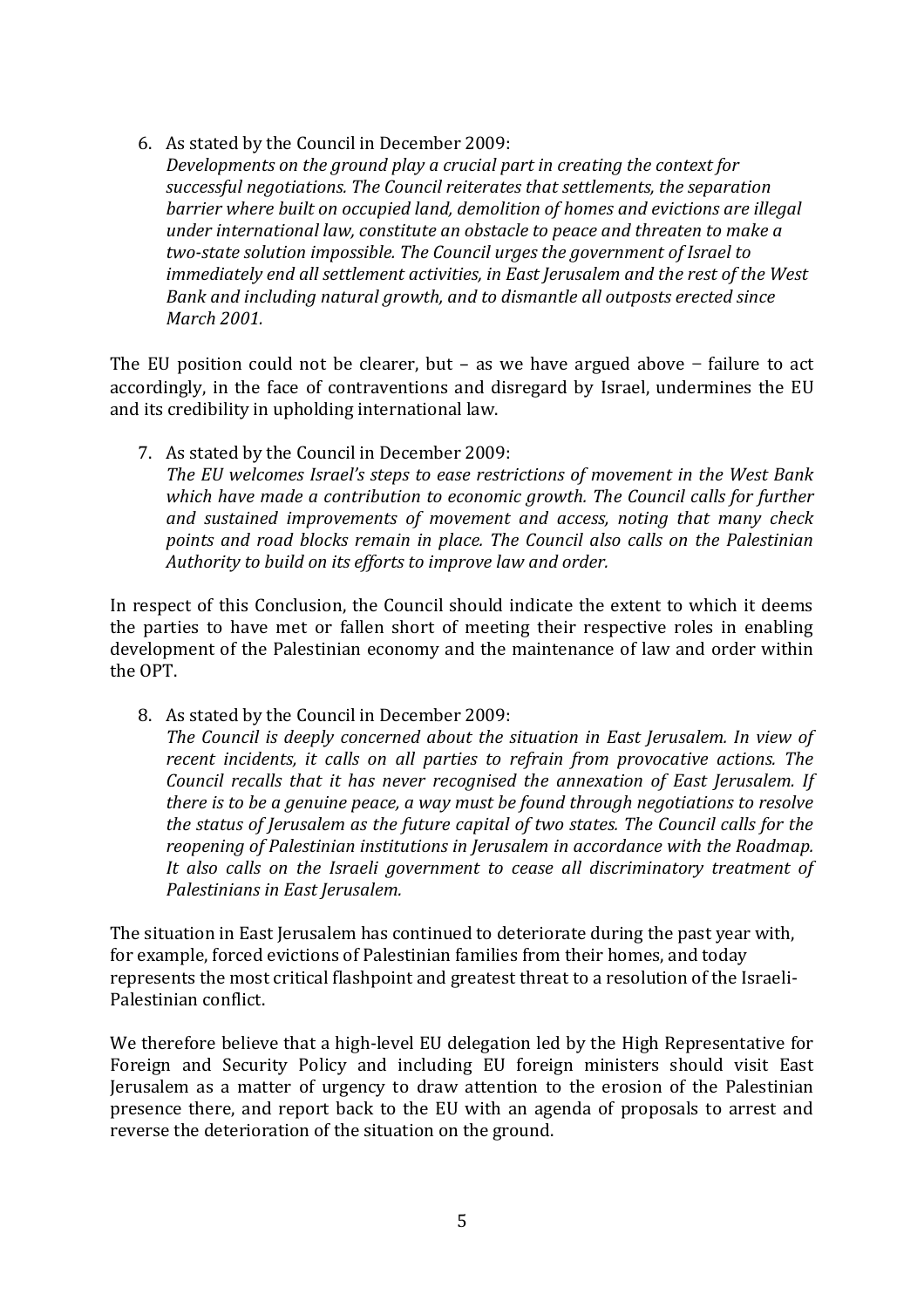*Gravely concerned about the situation in Gaza, the Council urges the full implementation of UNSCR 1860 and the full respect of international humanitarian*  law. In this context, the continued policy of closure is unacceptable and politically *counterproductive. It has devastated the private sector economy and damaged the natural environment, notably water and other natural resources. The EU again reiterates its calls for an immediate, sustained and unconditional opening of crossings for the flow of humanitarian aid, commercial goods and persons to and from Gaza. In this context, the Council calls for the full implementation of the Agreement on Movement and Access. While extremists stand to gain from the current situation, the civilian population, half of which are under the age of 18, suffers. Fully recognising Israel's legitimate security needs, the Council continues to call for a complete stop to all violence and arms smuggling into Gaza. The Council calls on those holding the abducted Israeli soldier Gilad Shalit to release him without delay.*

Having deemed the closure of the Gaza Strip 'unacceptable and counterproductive' and called for 'full implementation of the Agreement on Movement and Access' the EU should now find ways to open Gaza's borders for normal trade, including between the Gaza Strip and the West Bank. Nowhere in the Council Conclusions of 2009 does the Council make such steps conditional on resolution of internal Palestinian disagreements over border controls. The EU could therefore take the lead on finding a temporary solution, pending the formation of a Palestinian unity government or other form of Palestinian agreement on the management of internal administration in Gaza.

## 10. As stated by the Council in December 2009:

*The Council calls on all Palestinians to promote reconciliation behind President Mahmoud Abbas, support for the mediation efforts by Egypt and the Arab League and the prevention of a permanent division between the West Bank, including East Jerusalem, and Gaza. The Council would welcome the organisation of free and fair Palestinian elections when conditions permit.*

The EU could contribute to a resolution of Palestinian disagreements by stressing that it is keen to promote a democratic Palestinian society through a process of nation-building (rather than state and institution building only) and by spelling out positive ways in which the formation of a Palestinian unity government inclusive of all parties committed to a ceasefire would be greeted, with development assistance flowing equally to Gaza and the West Bank.

11. As stated by the Council in December 2009:

*A comprehensive peace must include a settlement between Israel and Syria and Israel and Lebanon. Concerning the Syrian track, the EU welcomes recent statements by Israel and Syria confirming their willingness to advance towards peace and supports all efforts aimed at the reactivation of the talks between the two countries.* 

In addition to re-iterating the substance of this Conclusion, the EU could also warn of the potential for the current crisis in Lebanon to spiral out of control and identify ways to help avert this.